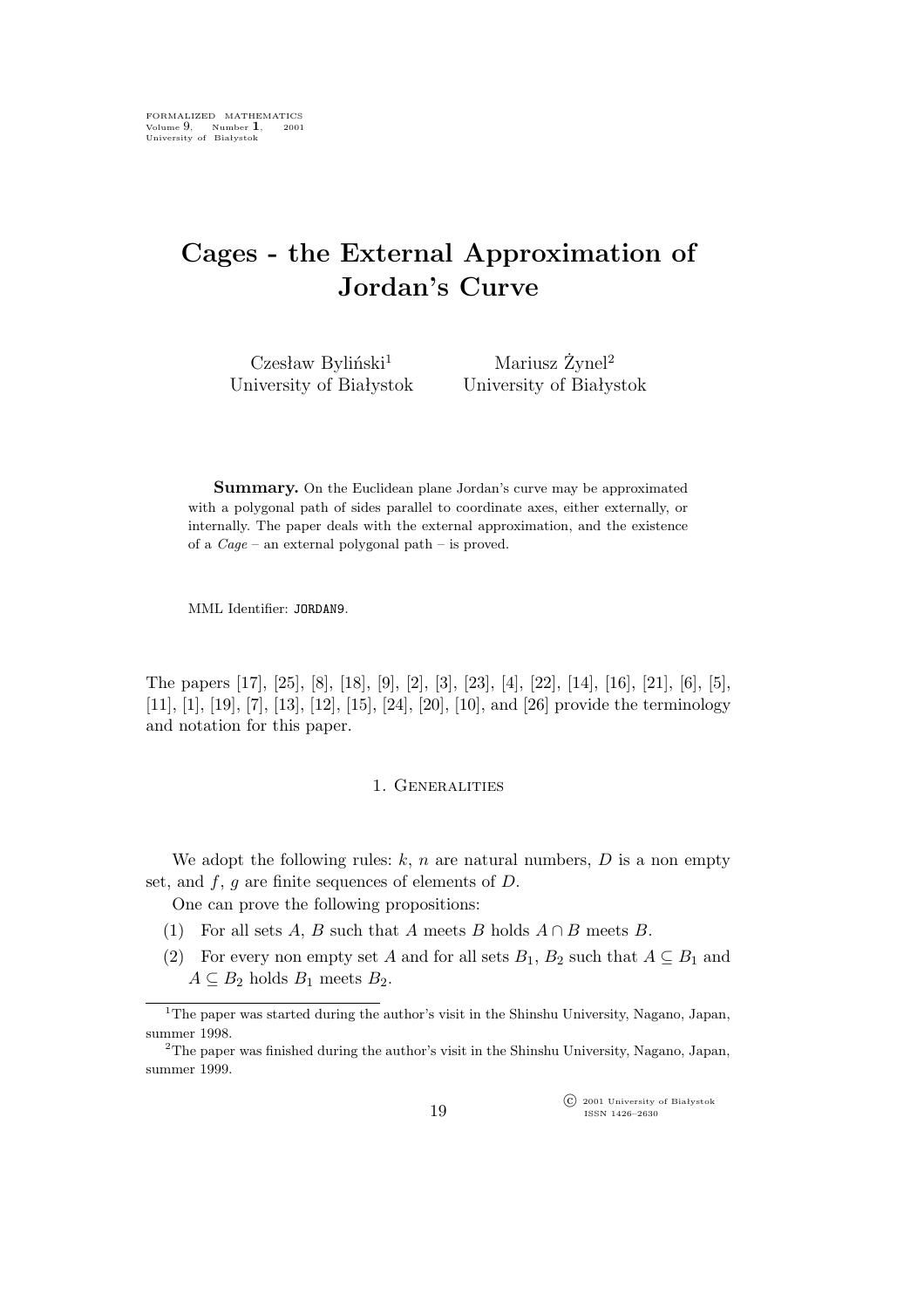- (3) Let T be a non empty topological space and B,  $C_1$ ,  $C_2$ , D be subsets of T. Suppose B is connected and  $C_1$  is a component of D and  $C_2$  is a component of D and B meets  $C_1$  and B meets  $C_2$  and  $B \subseteq D$ . Then  $C_1 = C_2.$
- (4) If for every n holds  $f \upharpoonright n = q \upharpoonright n$ , then  $f = q$ .
- (5) If  $n \in \text{dom } f$ , then there exists k such that  $k \in \text{dom Rev}(f)$  and  $n + k =$ len  $f + 1$  and  $\pi_n f = \pi_k \operatorname{Rev}(f)$ .
- (6) If  $n \in \text{dom Rev}(f)$ , then there exists k such that  $k \in \text{dom } f$  and  $n + k =$ len  $f + 1$  and  $\pi_n \text{Rev}(f) = \pi_k f$ .

## 2. Go-Board Preliminaries

For simplicity, we adopt the following convention:  $G$  denotes a Go-board,  $f$ , g denote finite sequences of elements of  $\mathcal{E}^2_T$ , p denotes a point of  $\mathcal{E}^2_T$ , r, s denote real numbers,  $i, j, k$  denote natural numbers, and x denotes a set.

Next we state a number of propositions:

- (7) f is a sequence which elements belong to G iff  $\text{Rev}(f)$  is a sequence which elements belong to G.
- (8) If f is a sequence which elements belong to G and  $1 \leq k$  and  $k \leq \text{len } f$ , then  $\pi_k f \in \text{Values } G$ .
- (9) If  $n \leq \text{len } f$  and  $x \in \widetilde{\mathcal{L}}(f_{n})$ , then there exists a natural number i such that  $n + 1 \leq i$  and  $i + 1 \leq \text{len } f$  and  $x \in \mathcal{L}(f, i)$ .
- (10) If f is a sequence which elements belong to G and  $1 \leq k$  and  $k+1 \leq \text{len } f$ , then  $\pi_k f \in \text{left-cell}(f, k, G)$  and  $\pi_k f \in \text{right-cell}(f, k, G)$ .
- (11) If f is a sequence which elements belong to G and  $1 \leq k$  and  $k+1 \leq \text{len } f$ , then Int left\_cell $(f, k, G) \neq \emptyset$  and Int right\_cell $(f, k, G) \neq \emptyset$ .
- (12) Suppose f is a sequence which elements belong to G and  $1 \leq k$  and  $k +$  $1 \leq \text{len } f$ . Then Int left\_cell(f, k, G) is connected and Int right\_cell(f, k, G) is connected.
- (13) If f is a sequence which elements belong to G and  $1 \leq k$  and  $k+1 \leq \text{len } f$ , then  $\overline{\text{Int left\_cell}(f,k,G)} = \text{left\_cell}(f,k,G)$  and  $\overline{\text{Int right\_cell}(f,k,G)} =$ right\_cell $(f, k, G)$ .
- (14) Suppose f is a sequence which elements belong to G and  $\mathcal{L}(f, k)$  is horizontal. Then there exists j such that  $1 \leq j$  and  $j \leq \text{width } G$  and for every p such that  $p \in \mathcal{L}(f, k)$  holds  $p_2 = (G_{1,i})_2$ .
- (15) Suppose f is a sequence which elements belong to G and  $\mathcal{L}(f, k)$  is vertical. Then there exists i such that  $1 \leq i$  and  $i \leq \text{len } G$  and for every p such that  $p \in \mathcal{L}(f, k)$  holds  $p_1 = (G_{i,1})_1$ .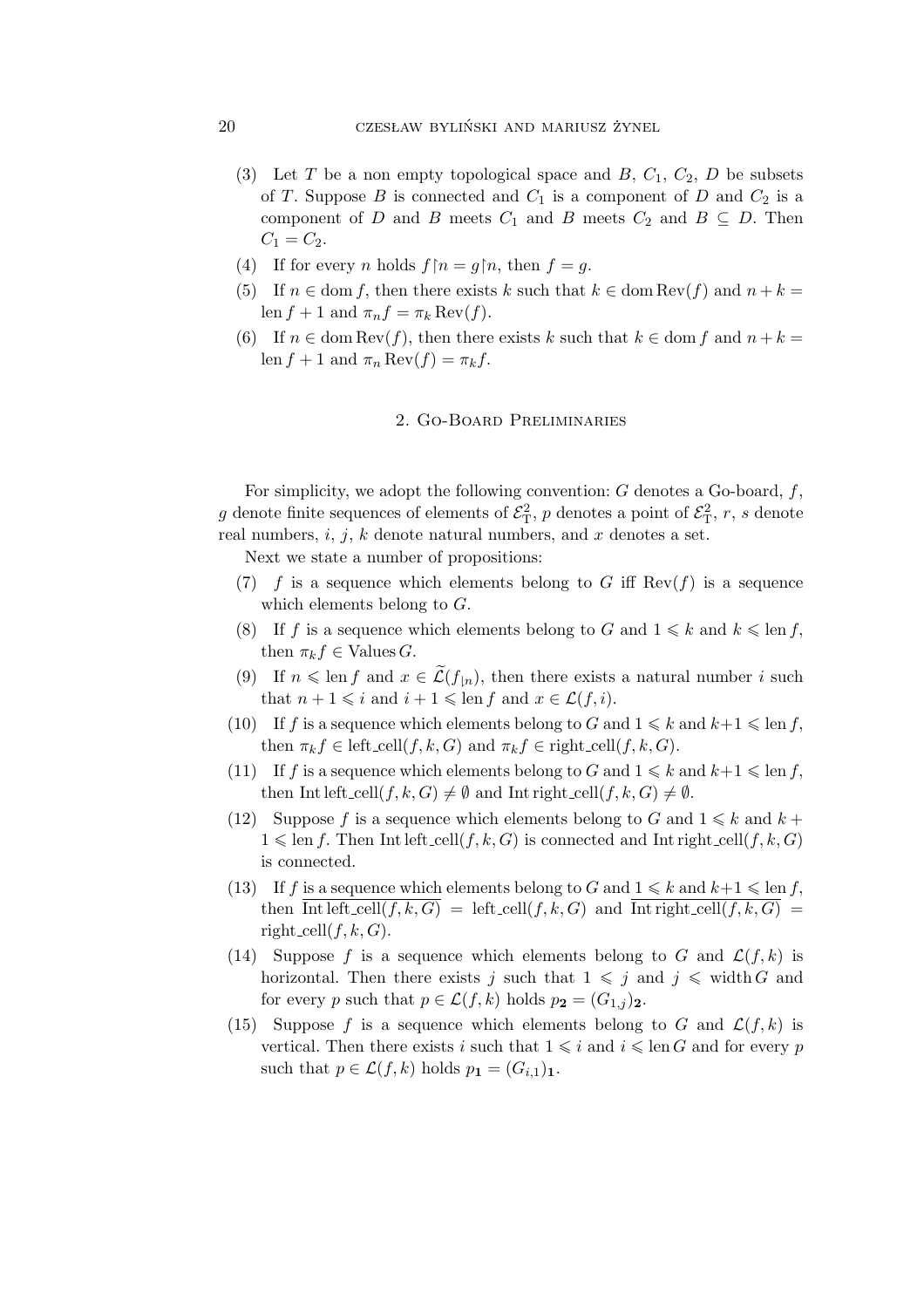- (16) If f is a sequence which elements belong to G and special and  $i \leq \text{len } G$ and  $j \nless$  width G, then Int cell $(G, i, j)$  misses  $\mathcal{L}(f)$ .
- (17) Suppose  $f$  is a sequence which elements belong to  $G$  and special and  $1 \leq k$  and  $k + 1 \leq \text{len } f$ . Then Int left cell $(f, k, G)$  misses  $\mathcal{L}(f)$  and Int right\_cell( $f, k, G$ ) misses  $\mathcal{L}(f)$ .
- (18) Suppose  $1 \leq i$  and  $i + 1 \leq \text{len } G$  and  $1 \leq j$  and  $j + 1 \leq \text{width } G$ . Then  $(G_{i,j})_1 = (G_{i,j+1})_1$  and  $(G_{i,j})_2 = (G_{i+1,j})_2$  and  $(G_{i+1,j+1})_1 = (G_{i+1,j})_1$ and  $(G_{i+1,j+1})_2 = (G_{i,j+1})_2$ .
- (19) Let *i*, *j* be natural numbers. Suppose  $1 \leq i$  and  $i + 1 \leq \text{len } G$  and  $1 \leq j$ and  $j + 1 \leq \text{width } G.$  Then  $p \in \text{cell}(G, i, j)$  if and only if the following conditions are satisfied:
	- $(i)$   $(G_{i,j})_1 \leq p_1$ ,
- $\text{(ii)}$   $p_1 \leqslant (G_{i+1,j})_1,$
- (iii)  $(G_{i,j})_2 \leqslant p_2$ , and
- $(iv)$   $p_2 \leqslant (G_{i,j+1})_2.$
- (20) If  $1 \leq i$  and  $i + 1 \leq \text{len } G$  and  $1 \leq j$  and  $j + 1 \leq \text{width } G$ , then  $cell(G, i, j) = \{ [r, s] : (G_{i,j})_1 \leq r \land r \leq (G_{i+1,j})_1 \land (G_{i,j})_2 \leq s \land s \leq$  $(G_{i,j+1})_2$ .
- (21) Suppose  $1 \leq i$  and  $i + 1 \leq \text{len } G$  and  $1 \leq i$  and  $j + 1 \leq \text{width } G$ and  $p \in$  Values G and  $p \in \text{cell}(G, i, j)$ . Then  $p = G_{i,j}$  or  $p = G_{i,j+1}$  or  $p = G_{i+1,j+1}$  or  $p = G_{i+1,j}$ .
- (22) If  $1 \leq i$  and  $i + 1 \leq \text{len } G$  and  $1 \leq i$  and  $j + 1 \leq \text{width } G$ , then  $G_{i,j} \in \text{cell}(G,i,j)$  and  $G_{i,j+1} \in \text{cell}(G,i,j)$  and  $G_{i+1,j+1} \in \text{cell}(G,i,j)$  and  $G_{i+1,j} \in \text{cell}(G,i,j).$
- (23) If  $1 \leq i$  and  $i+1 \leq \text{len } G$  and  $1 \leq j$  and  $j+1 \leq \text{width } G$  and  $p \in \text{Values } G$ and  $p \in \text{cell}(G, i, j)$ , then p is extremal in cell $(G, i, j)$ .
- (24) Suppose  $2 \leq \text{len } G$  and  $2 \leq \text{width } G$  and f is a sequence which elements belong to G and  $1 \leq k$  and  $k + 1 \leq \text{len } f$ . Then there exist i, j such that  $1 \leq i$  and  $i + 1 \leq \text{len } G$  and  $1 \leq j$  and  $j + 1 \leq \text{width } G$  and  $\mathcal{L}(f,k) \subseteq \text{cell}(G,i,j).$
- (25) Suppose  $2 \leq \text{len } G$  and  $2 \leq \text{width } G$  and f is a sequence which elements belong to G and  $1 \leq k$  and  $k+1 \leq \text{len } f$  and  $p \in \text{Values } G$  and  $p \in \mathcal{L}(f, k)$ . Then  $p = \pi_k f$  or  $p = \pi_{k+1} f$ .
- (26) If  $\langle i, j \rangle \in \mathbb{R}$  the indices of G and  $1 \leq k$  and  $k \leq \text{width } G$ , then  $(G_{i,j})_1 \leq \text{rank } G$  $(G_{\operatorname{len} G,k})_1$ .
- (27) If  $\langle i, j \rangle \in \mathbb{R}$  the indices of G and  $1 \leq k$  and  $k \leq \text{len } G$ , then  $(G_{i,j})_2 \leq \text{len } G$  $(G_{k,\text{width }G})$ **2**.
- (28) Suppose  $f$  is a sequence which elements belong to  $G$  and special and  $\widetilde{\mathcal{L}}(g) \subseteq \widetilde{\mathcal{L}}(f)$  and  $1 \leq k$  and  $k + 1 \leq \text{len } f$ . Let A be a subset of  $\mathcal{E}_T^2$ . If  $A = \text{right-cell}(f, k, G) \setminus \widetilde{\mathcal{L}}(g)$  or  $A = \text{left-cell}(f, k, G) \setminus \widetilde{\mathcal{L}}(g)$ , then A is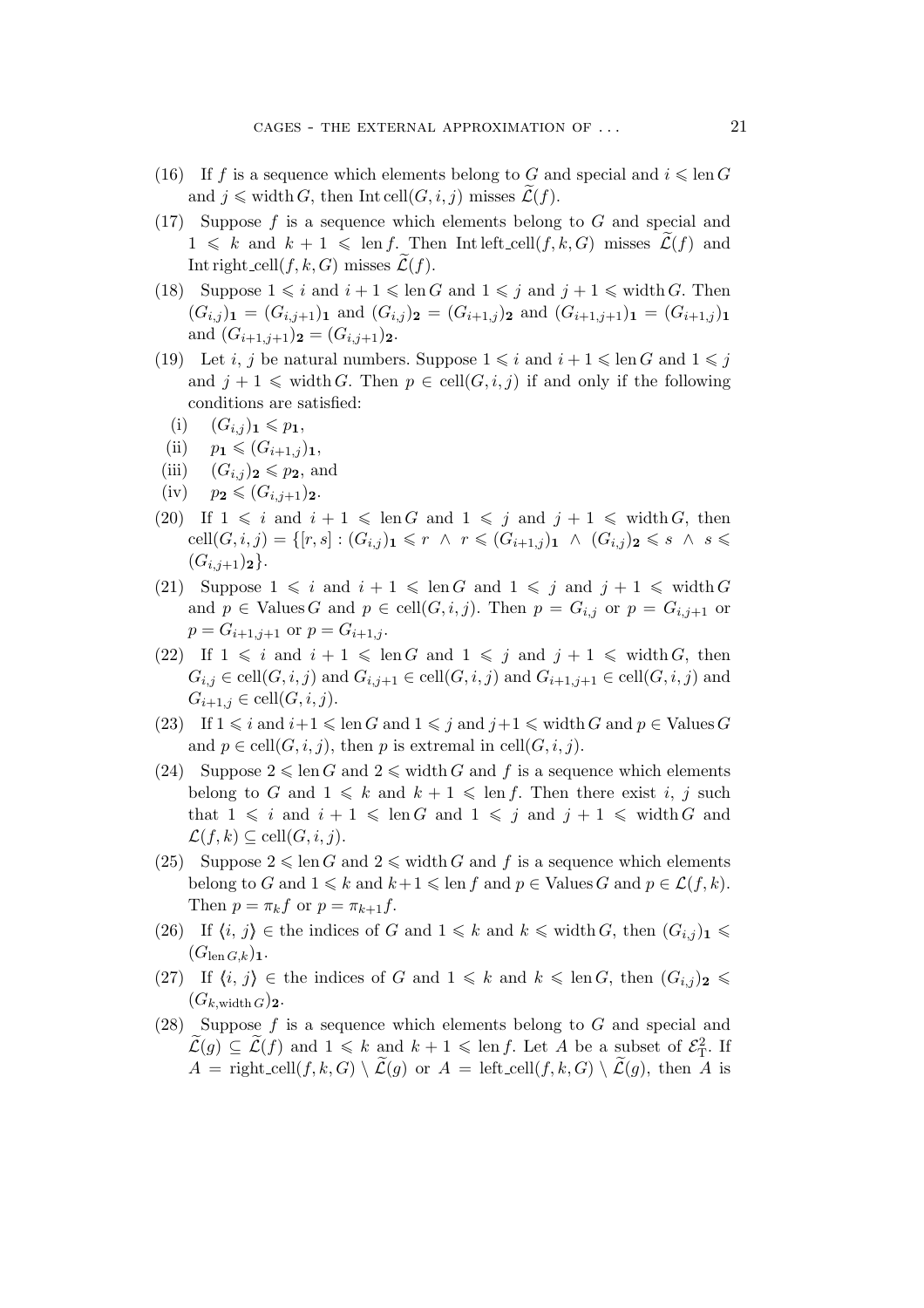connected.

(29) Let f be a non constant standard special circular sequence. Suppose f is a sequence which elements belong to G. Let given k. If  $1 \leq k$  and  $k+1 \leq$ len f, then right\_cell(f, k, G) $\setminus$   $\mathcal{L}(f)$   $\subset$  RightComp(f) and left\_cell(f, k, G) $\setminus$  $\mathcal{L}(f) \subset \text{LeftComp}(f)$ .

## 3. Cages

We follow the rules:  $C$  is a compact non vertical non horizontal non empty subset of  $\mathcal{E}_{\rm T}^2$  and *i*, *k*, *n*, *i*<sub>1</sub>, *i*<sub>2</sub> are natural numbers.

Next we state three propositions:

- (30) There exists i such that  $1 \leq i$  and  $i + 1 \leq \text{len Gauge}(C, n)$  and N-min  $C \in \text{cell}(\text{Gauge}(C, n), i, \text{width } \text{Gauge}(C, n) - 1)$  and N-min  $C \neq$  $(Gauge(C, n))_{i, \text{width } \text{Gauge}(C, n) - 1}.$
- (31) Suppose that

 $1 \leq i_1$  and  $i_1 + 1 \leq \text{len Gauge}(C, n)$  and N-min  $C \in$ cell(Gauge( $C, n$ ),  $i_1$ , width Gauge( $C, n$ ) −′ 1) and N-min  $C \neq$  $(\text{Gauge}(C,n))_{i_1,\text{width}}$  Gauge(C,n)<sup>*−′*1</sup> and  $1 \leq i_2$  and  $i_2 + 1 \leq \text{len Gauge}(C,n)$ and N-min  $C \in \text{cell}(\text{Gauge}(C, n), i_2, \text{width } \text{Gauge}(C, n) - '1)$  and N-min  $C \neq (\text{Gauge}(C, n))_{i_2, \text{width } \text{Gauge}(C, n)−<sup>′</sup>1}$ . Then  $i_1 = i_2$ .

- $(32)$  Let f be a standard non constant special circular sequence. Suppose that
	- (i) f is a sequence which elements belong to  $Gauge(C, n)$ ,
	- (ii) for every k such that  $1 \le k$  and  $k + 1 \le \text{len } f$  holds left\_cell(f,k, Gauge(C,n)) ∩ C =  $\emptyset$  and right\_cell(f,k, Gauge(C,n)) ∩ C  $\neq$ *∅*, and
- (iii) there exists i such that  $1 \leq i$  and  $i + 1 \leq \text{len Gauge}(C, n)$  and  $\pi_1 f =$  $(\text{Gauge}(C,n))_{i,\text{width} } \text{Gauge}(C,n)$  and  $\pi_2 f = (\text{Gauge}(C,n))_{i+1,\text{width} } \text{Gauge}(C,n)$ and N-min  $C \in \text{cell}(\text{Gauge}(C,n), i, \text{width } \text{Gauge}(C,n) - 1)$  and N-min  $C \neq$  $(\text{Gauge}(C,n))_{i,\text{width}\,\text{Gauge}(C,n)-1}.$ Then N-min $\mathcal{L}(f) = \pi_1 f$ .

Let C be a compact non vertical non horizontal non empty subset of  $\mathcal{E}^2_T$ and let n be a natural number. Let us assume that  $C$  is connected. The functor  $Case(C, n)$  yields a clockwise oriented standard non constant special circular sequence and is defined by the conditions (Def. 1).

(Def. 1)(i) Cage(C, n) is a sequence which elements belong to  $Gauge(C, n)$ ,

(ii) there exists i such that  $1 \leq i$  and  $i + 1 \leq \text{len Gauge}(C, n)$ and  $\pi_1 \text{Cage}(C, n) = (\text{Gauge}(C, n))_{i, \text{width} \text{Gauge}(C, n)}$  and  $\pi_2 \text{Cage}(C, n) =$  $(\text{Gauge}(C,n))_{i+1,\text{width}}$  Gauge $(C,n)$  and N-min  $C \in \text{cell}(\text{Gauge}(C,n),i,\text{width})$ Gauge( $C, n$ ) −′ 1) and N-min  $C \neq (\text{Gauge}(C,n))_{i,\text{width-Gauge}(C,n)$ −′1, and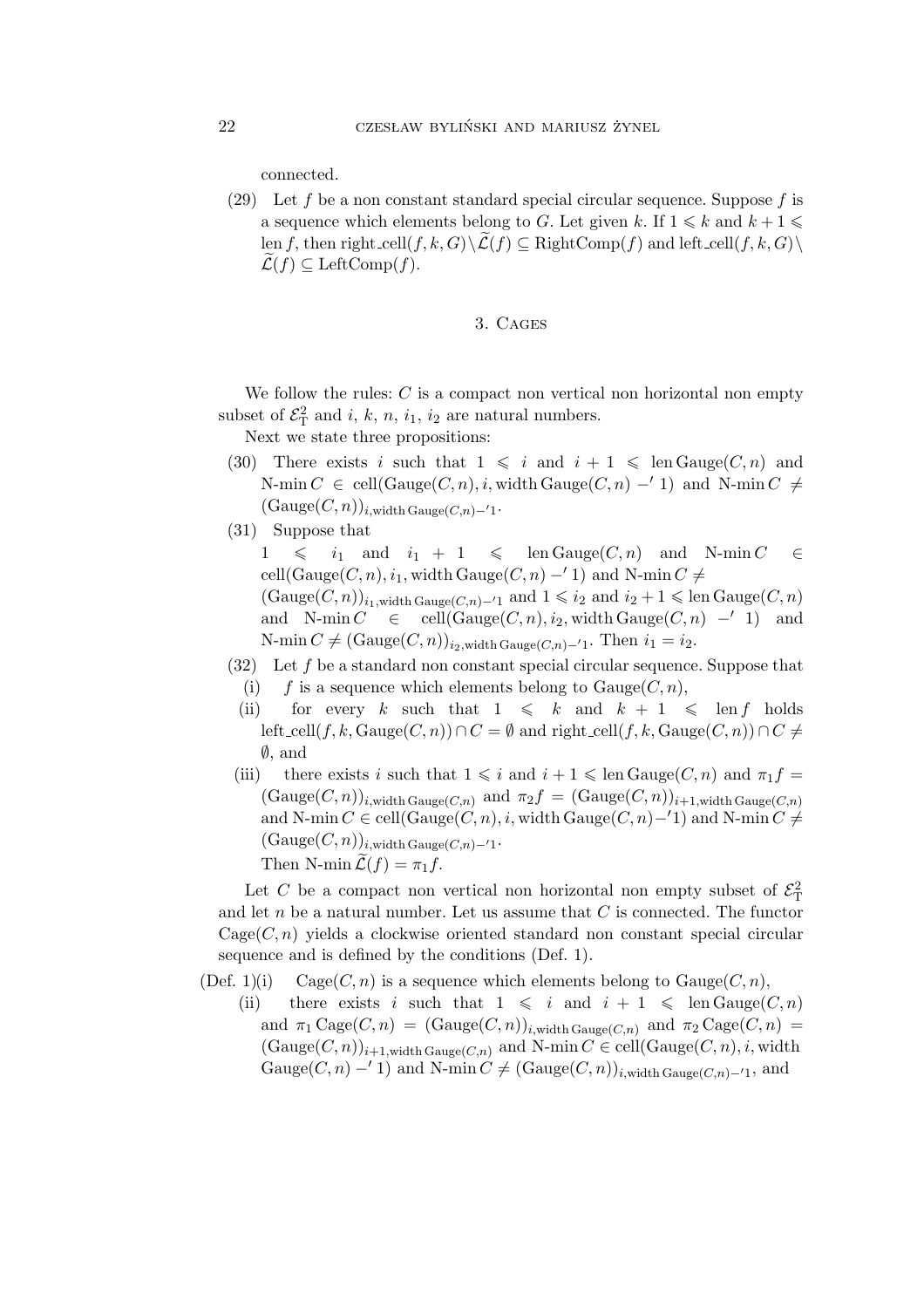(iii) for every k such that  $1 \le k$  and  $k + 2 \le \text{len Case}(C, n)$ holds if front left\_cell( $Cage(C, n)$ , k,  $Gauge(C, n)$ )  $\cap$   $C = \emptyset$  and front\_right\_cell(Cage( $C, n$ ), k, Gauge( $C, n$ )) $\cap C = \emptyset$ , then Cage( $C, n$ ) turns right k, Gauge( $C, n$ ) and if front left cell(Cage( $C, n$ ), k, Gauge( $C, n$ ))  $\cap$  $C = \emptyset$  and front\_right\_cell(Cage( $C, n$ ),  $k$ , Gauge( $C, n$ ))  $\cap C \neq \emptyset$ , then  $Case(C, n)$  goes straight k, Gauge $(C, n)$  and if front left cell  $(Case(C, n), k$ ,  $Gauge(C, n)$ )  $\cap C \neq \emptyset$ , then  $Cage(C, n)$  turns left k,  $Gauge(C, n)$ .

One can prove the following propositions:

- (33) If C is connected and  $1 \le k$  and  $k + 1 \le \text{len Case}(C, n)$ , then left\_cell( $Cage(C, n)$ , k,  $Gauge(C, n)$ )  $\cap C = \emptyset$  and right\_cell( $Cage(C, n)$ , k,  $Gauge(C, n)) \cap C \neq \emptyset.$
- (34) If C is connected, then N-min  $\widetilde{\mathcal{L}}(\text{Case}(C, n)) = \pi_1 \text{Case}(C, n)$ .

#### **ACKNOWLEDGMENTS**

Thanks are due to Professor Yatsuka Nakamura and people in the Kiso Laboratory for their gracious support during the work on this paper. Authors would like also to express their gratitude to Andrzej Trybulec for his help in preparing the paper.

#### **REFERENCES**

- [1] Grzegorz Bancerek. The fundamental properties of natural numbers. *Formalized Mathematics*, 1(**1**):41–46, 1990.
- [2] Grzegorz Bancerek and Krzysztof Hryniewiecki. Segments of natural numbers and finite sequences. *Formalized Mathematics*, 1(**1**):107–114, 1990.
- [3] Czesław Byliński. Finite sequences and tuples of elements of a non-empty sets. *Formalized Mathematics*, 1(**3**):529–536, 1990.
- [4] Czesław Byliński. Some properties of restrictions of finite sequences. *Formalized Mathematics*, 5(**2**):241–245, 1996.
- [5] Czesław Byliński. Gauges. *Formalized Mathematics*, 8(**1**):25–27, 1999.
- [6] Czesław Byliński. Some properties of cells on go-board. *Formalized Mathematics*, 8(**1**):139–146, 1999.
- [7] Czesław Byliński and Piotr Rudnicki. Bounding boxes for compact sets in *E* 2 . *Formalized Mathematics*, 6(**3**):427–440, 1997.
- [8] Agata Darmochwał. Compact spaces. *Formalized Mathematics*, 1(**2**):383–386, 1990.
- [9] Agata Darmochwał. The Euclidean space. *Formalized Mathematics*, 2(**4**):599–603, 1991.
- [10] Agata Darmochwał and Yatsuka Nakamura. The topological space  $\mathcal{E}_T^2$ . Arcs, line segments and special polygonal arcs. *Formalized Mathematics*, 2(**5**):617–621, 1991.
- [11] Katarzyna Jankowska. Matrices. Abelian group of matrices. *Formalized Mathematics*, 2(**4**):475–480, 1991.
- [12] Jarosław Kotowicz. Monotone real sequences. Subsequences. *Formalized Mathematics*, 1(**3**):471–475, 1990.
- [13] Jarosław Kotowicz. Functions and finite sequences of real numbers. *Formalized Mathematics*, 3(**2**):275–278, 1992.
- [14] Jarosław Kotowicz and Yatsuka Nakamura. Introduction to Go-board part I. *Formalized Mathematics*, 3(**1**):107–115, 1992.
- [15] Yatsuka Nakamura and Czesław Byliński. Extremal properties of vertices on special polygons. Part I. *Formalized Mathematics*, 5(**1**):97–102, 1996.
- [16] Yatsuka Nakamura and Andrzej Trybulec. Decomposing a Go-board into cells. *Formalized Mathematics*, 5(**3**):323–328, 1996.